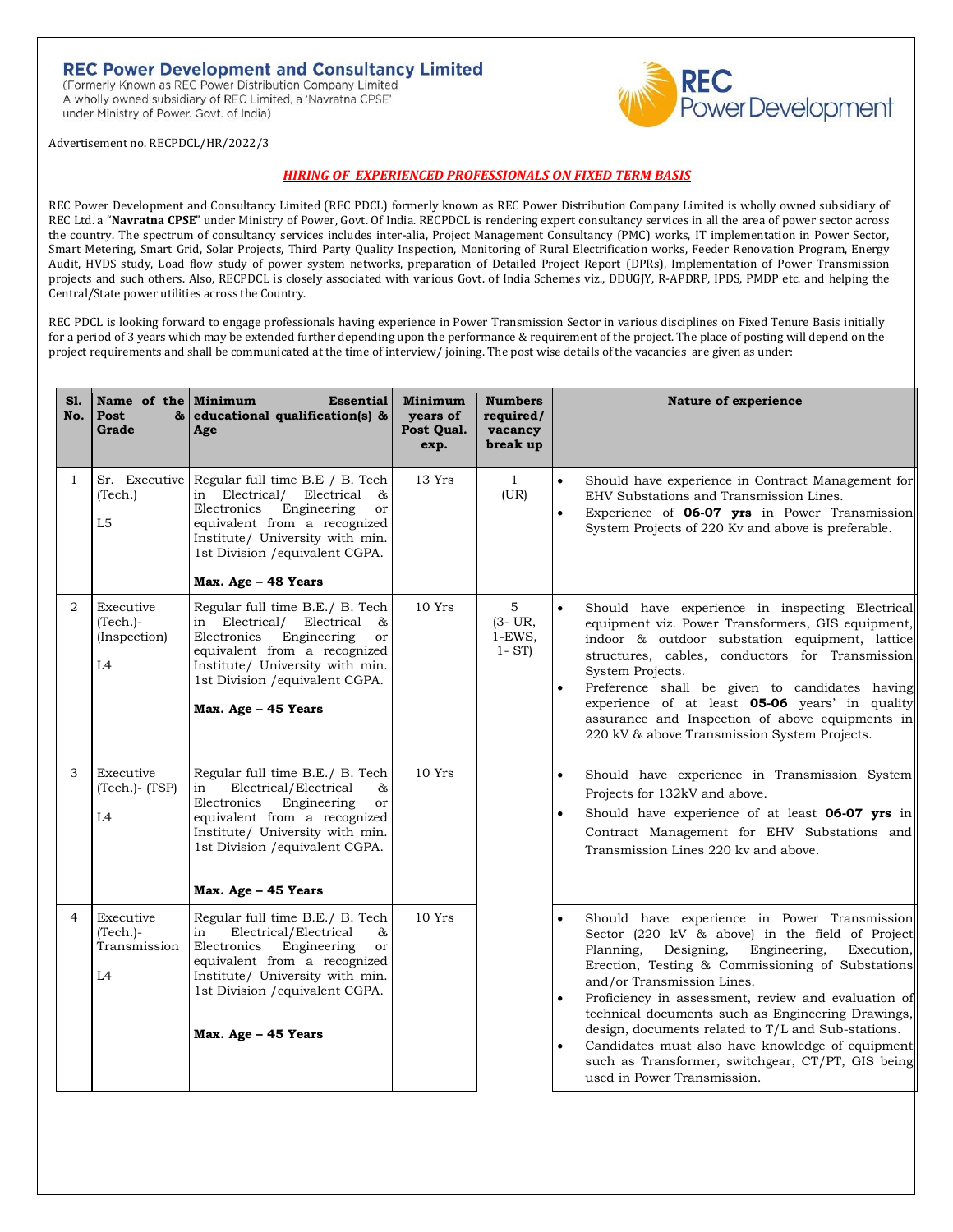| 5           | Executive<br>$(Tech.)-$<br>(TBCB)<br>L4                       | Regular full time B.E./ B. Tech<br>Electrical/Electrical<br>in<br>&<br>Electronics<br>Engineering<br>or<br>equivalent from a recognized<br>Institute/ University with min.<br>1st Division / equivalent CGPA.<br>Max. Age - 45 Years                | 10 Yrs |                              | Should have experience in project contracts in<br>Transmission system projects of 220 kv and above,<br>Bid Process Coordinator for Tariff Based Competitive<br>Bidding (TBCB) in Generation/ Transmission/<br>Distribution in power sector, construction of<br>Transmission substation and Transmission Lines of<br>220 Kv and above.<br>Experience of 02-03 yrs of BPC exposure for<br>transmission projects is preferable.                                                                                                                                 |
|-------------|---------------------------------------------------------------|-----------------------------------------------------------------------------------------------------------------------------------------------------------------------------------------------------------------------------------------------------|--------|------------------------------|--------------------------------------------------------------------------------------------------------------------------------------------------------------------------------------------------------------------------------------------------------------------------------------------------------------------------------------------------------------------------------------------------------------------------------------------------------------------------------------------------------------------------------------------------------------|
| 6           | (Tech.)- (Civil)<br>L <sub>3</sub>                            | Dy. Executive Regular full time B.E./ B. Tech<br>Civil<br>Engineering<br>in<br>or<br>equivalent from a recognized<br>Institute/ University with min.<br>1st Division / equivalent CGPA.<br>Max. Age - 40 Years                                      | 6 Yrs  | $1$ (UR)                     | $\bullet$<br>Should have rich experience in executing Civil Works<br>for EHV Substations and Transmission Lines i.e.,<br>foundation, roads, buildings, transmission line<br>foundations etc.                                                                                                                                                                                                                                                                                                                                                                 |
| $7^{\circ}$ | $(Tech.) - (BD)$<br>L <sub>3</sub>                            | Dy. Executive Regular full time B.E. / B. Tech<br>Electrical/Electrical<br>in<br>&<br>Electronics<br>Engineering<br>or<br>equivalent from a recognized<br>Institute/ University with min.<br>1st Division / equivalent CGPA.<br>Max. Age - 40 Years | 6 Yrs  | 2<br>$(1 - UR,$<br>$1 - EWS$ | Experience in the area of business development,<br>exploring new business building relation, mapping<br>existing customer and strategically generating<br>business for the organization.<br>Candidates must also have experience of Project<br>management, MIS, sound knowledge of IT and<br>maintaining data/MIS.                                                                                                                                                                                                                                           |
| 8.          | Dy. Executive<br>$(Tech.)-$<br>Transmission<br>L <sub>3</sub> | Regular full time B.E./ B. Tech<br>Electrical/Electrical<br>in<br>&<br>Electronics<br>Engineering<br>or<br>equivalent from a recognized<br>Institute/ University with min.<br>1st Division / equivalent CGPA.<br>Max. Age - 40 Years                | 6 Yrs  |                              | Experience in Power Transmission Sector (220 kV &<br>above) in the field of Project Planning, Designing,<br>Engineering,<br>Execution, Erection,<br>Testing<br>$\infty$<br>Commissioning of Substations and/or Transmission<br>Lines.<br>Proficiency in assessment, review and evaluation of<br>technical documents such as Engineering Drawings,<br>design, documents related to T/L and Sub-stations.<br>Candidates must also have knowledge of equipment<br>$\bullet$<br>such as Transformer, switchgear, CT/PT, GIS being<br>used in Power Transmission. |

**1. Post reserved for Persons with Benchmark Disabilities (PwBD)-**Reservation to PwBD shall be admissible in accordance with Government of India guidelines.

## **2. Remuneration :-**

| <b>S.NO.</b> | <b>GRADES/</b> | Exp. | <b>MCP</b> (Monthly       | <b>REMARKS</b>                                                                                                                                                                    |
|--------------|----------------|------|---------------------------|-----------------------------------------------------------------------------------------------------------------------------------------------------------------------------------|
|              | <b>LEVEL</b>   |      | <b>Consolidated pay</b> ) |                                                                                                                                                                                   |
|              | L <sub>5</sub> | 13   | $1,35,000/-$              | *MCP-Monthly Consolidated pay is exclusive of all other benefits such as Group                                                                                                    |
|              |                | 10   | $1,12,000/-$              | Personal Accident Insurance, Mobile Set reimbursement; Laptop reimbursement, hardship<br>allowance for Ladakh posting along with medical benefits etc. shall be admissible as per |
|              |                |      | $85,000/-$                | <b>Company Policy.</b>                                                                                                                                                            |

## **3. Relaxations / Concessions: -**

- a) Reservation / Relaxation of age shall be as per Government of India guidelines as applicable to SC/ST/OBC(NCL)/PwBD/Ex-Servicemen/J&K domicile category.
- b) Maximum age limit is relaxed by 5 Years for Schedule Caste & Schedule Tribe.
- c) Maximum age limit is relaxed by 3 Years for Other Backward Classes (Non Creamy Layer).
- d) Age relaxation in case of PwBD- 10 yrs in addition to age relaxation applicable to SC/ST/OBC-NCL category.<br>
In respect of J&K domicile during 01.01.1980 to 31.12.1989, the maximum age limit is relaxed by 5 Years fo
- In respect of J&K domicile during 01.01.1980 to 31.12.1989, the maximum age limit is relaxed by 5 Years for General category, 10 years for SC/ST and 8 years for OBC-NCL category.
- f) Reserve candidates applying against unreserved post shall be treated as General category.
- g) In case of PwBD, degree of disability should be 40% or above.

## **4. Selection process : -**

Shortlisted Candidates shall be called for Personal Interview to be conducted at Corporate Office, RECPDCL or through online mode as per decision of the management. RECPDCL may adopt higher criteria in case of receipt of more number of applicants meeting eligibility criteria. The offer of engagement shall be issued to suitable candidates in order of merit and based on the number of vacancies.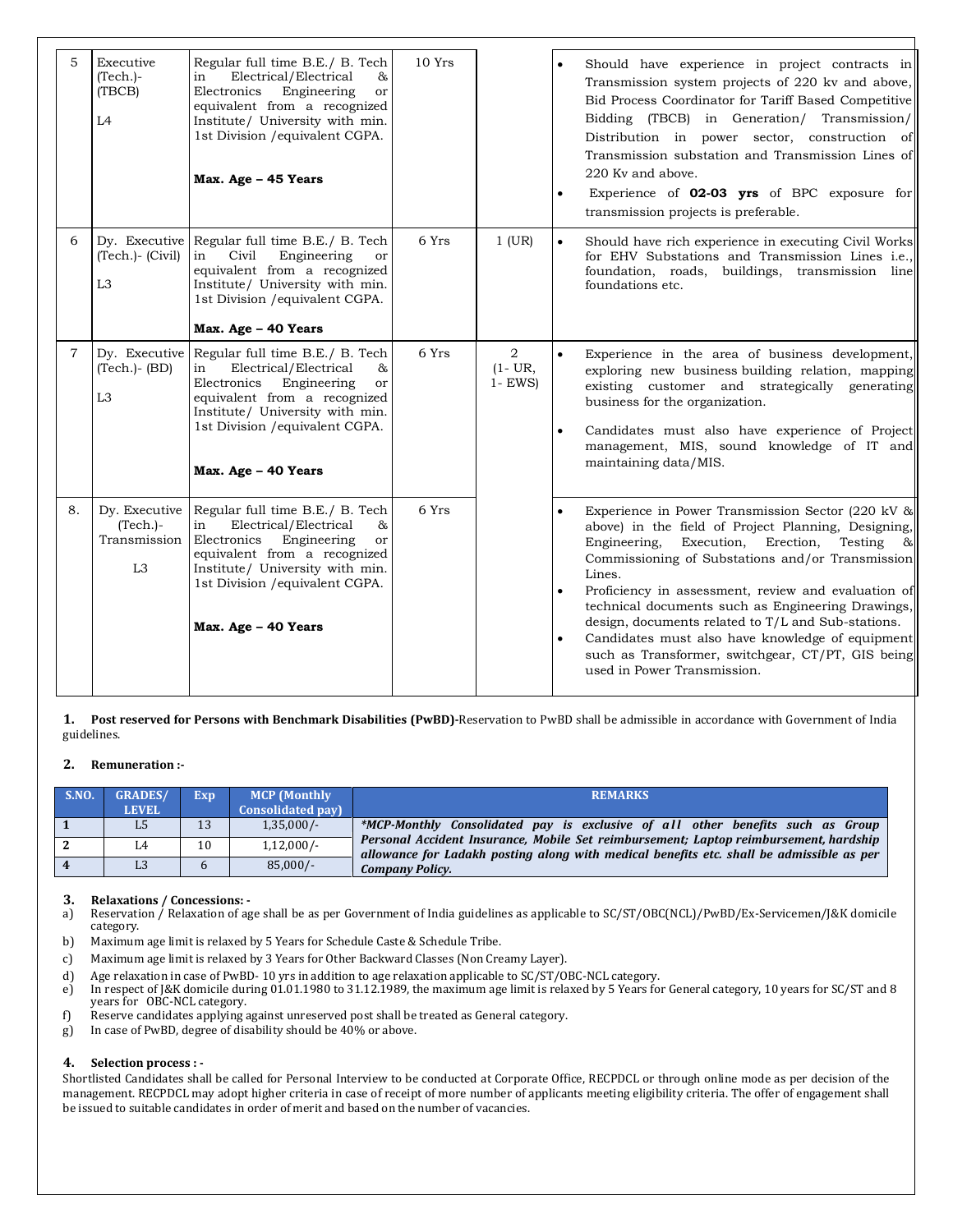## **5. General Instructions**:-

- a. The posts are purely temporary in nature and offered on fixed tenure basis initially for a maximum period of three years further extendable by one year and six months subject to satisfactory performance, i.e. maximum for a period of four years and six months. These positions are not against any permanent vacancy. The placement will not entitle the candidate for any regular / permanent employment in RECPDCL in future.
- b. The selected candidates will be posted at the discretion of management of the company to serve at any of the company's offices/Transmission Lines/Projects/Unit.
- c. The cut-off date for ascertaining age and experience etc, will be last date of submission of application i.e **11th** May **2022**.
- d. Merely fulfilling of eligibility criteria shall not confer any right to the applicant for being called for the interview/appointment. Canvassing in any form will disqualify the candidate.
- e. All qualification should be full time and from Universities/Institutions recognized and approved in India by UGC/AICTE/Appropriate Statutory Authority(ies)
- f. Fraction of percentage in educational qualification will be ignored and will not be rounded off to next higher integer i.e. 59.9% will be treated as less than 60%.
- Teaching experience, Internship, Induction and any other training period will not be counted as experience.
- h. RECPDCL also reserves the right to cancel/amend the advertisement and/or the selection process there under. The number of positions filled may increase or decrease depending on the requirement of RECPDCL.
- i. Candidates who do not possess post qualification experience in areas mentioned under "Work Experience" need not apply.
- j. Candidates should be able to furnish relevant Degree and Post Qualification Work-Experience certificates at the time of Interview.
- k. Category should be carefully filled-up in the online application format as this will not be allowed for change at a later date. OBC candidates who do not belong to "Non-Creamy Layer" should submit their application under unreserved category only.
- l. Applications should be submitted online through RECPDCL's website, i.e. www.recpdcl.in (Career Page) in the prescribed format.
- m. The candidates applied for more than one post may attract the disqualification of applications.
- n. Candidates are advised to possess a valid e-mail ID & Mobile No. which is to be entered in the online application Form. They are also advised to retain this e-mail ID active for at least one year as any important intimation to the candidates shall be provided by RECPDCL through e-mail. They are further requested to check their e-mails regularly for any communication from RECPDCL in this regard.
- o. Candidates if invited for personal interview will be reimbursed to and fro actual fare limited to 2rd AC Train Fare from the starting station or mailing address whichever is nearer to the place of interview by the shortest route on production of proof of journey. Lodging charges will not be provided.
- p. Candidates employed in Govt./Semi Govt/PSU/Autonomous Body shall be required to apply through proper channel. However, in the event of difficulty, they may send the application directly and produce the relieving order from their organization in the event of selection.
- q. Incomplete applications i.e. columns of the format not filled in or those in format other than the one prescribed in our website www.recpdcl.in against this advertisement will not be entertained.
- r. Candidates are required to enclose self-certified copies of all the relevant documents in support of Date of Birth, Qualification, Experience, Category Certificate, latest pay slip etc., along with their applications. However, supporting documents in original as prescribed will be required for verification at the time of interview.
- s. Candidates should ensure that they fulfill the essential eligibility criteria prescribed for the post for which they are applying. In case it is found at any stage of the selection process or even after appointment that the candidate has furnished false or incorrect information or suppressed any relevant information/material facts or does not fulfill the essential eligibility criteria, his/her candidature / service are liable for rejection/termination without notice.
- t. Management reserves the right to restrict the number of candidates to be called for interview, reject the application without assigning any reason/change the number of posts / raise the standard of specification.
- u. No correspondence will be entertained from the candidates not called / selected for interview appointment.
- v. Only Indian Nationals need to apply.
- w. Applicants should have sound health. Engagement of selected candidates shall be subject to medical fitness test as prescribed by RECPDCL. No relaxation in medical standards shall be allowed.
- x. Applicants can apply to only one post, best suitable to them.
- 6. Documents Required at the Time of Interview: The following documents shall be required in original for verification at the time of interview. If any of the following documents are not produced by the candidates at the time of interview for verification, then he or she will neither be allowed to appear for the interview nor any fare reimbursed to him/her. Details are as under:
	- a) Aadhar Card/ Class 10 Certificate / Valid Proof for Date of Birth.
	- b) Caste Certificate i.e. SC/ST/OBC (Non-Creamy Layer) on Government prescribed format and self- undertaking for OBC (Non-Creamy Layer) status in the prescribed format, valid Disability certificate Certificate, Discharge certificate in case of Ex-Servicemen if applicable.
	- c) Mark Sheets of all semesters/years in support of educational qualification, degree Certificate (Provisional or Original) of Graduation and Post-Graduation clearly showing class/division/CGPA/percentage/mode/duration/stream/specialization of the qualification etc.
	- d) "No Objection Certificate" in case of employed in a Government Department / Undertaking / PSU/ Autonomous Body etc.

#### **7. Documents in Support of Work Experience(to be submitted at the time of interview):**

- a) Appointment letter along with joining-Relieving Letter from Company/Organization should clearly show the date of joining and date of separation. b) Experience /Service Certificate/Salary statement/Bank Statement issued by Company/Organization. (it should indicate date of joining and date of
- relieving from each organization where worked along with designations ).
- c) Relieving order (in case of experience with more than one organization)
- d) Latest Pay Slip
- e) Salary Certificates/proof of CTC together with ITR or Form-16 A issued by present / past employers(s).

## **Please Note**:

- f) The recruitment process can be cancelled / suspended / terminated without assigning any reasons at any time. The decision of the Management will be final and no appeal will be entertained on what so ever matter.
- g) RECPDCL reserves the right to cancel, alter, and modify this advertisement in full or a part thereof without assigning any reason. Corrigendum/Extension etc., if any, shall be published in our website www.recpdcl.in/www.recindia.nic.in
- h) Applications must be filled by 11th May 2022 up to 6:00 pm. Candidates are not required to upload any self-attested copies of proof of age, qualification, post qualification experience and caste certificate along with the application. All supporting documents are to be submitted at